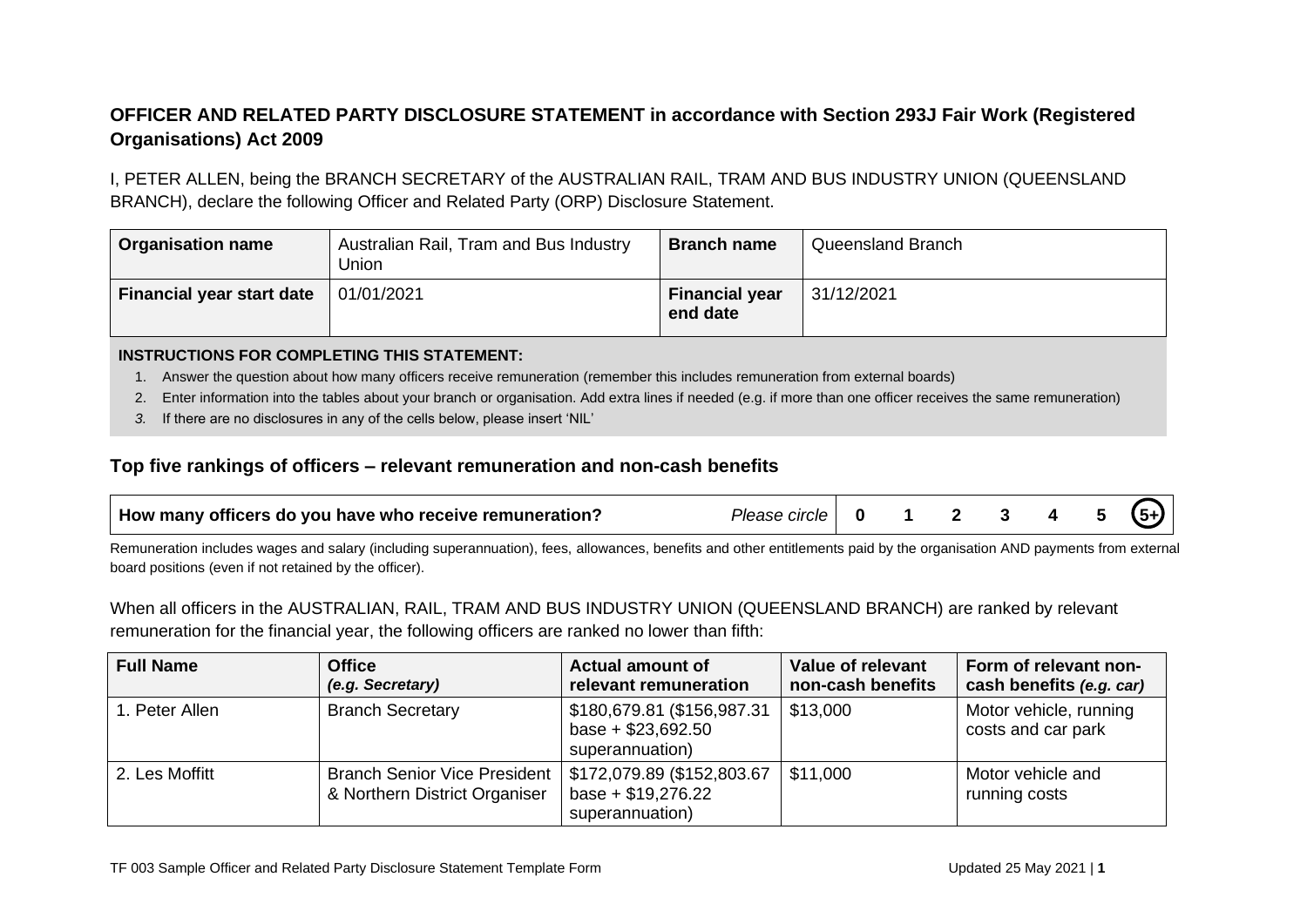| <b>Full Name</b> | <b>Office</b><br>(e.g. Secretary)                                  | <b>Actual amount of</b><br>relevant remuneration                     | Value of relevant<br>non-cash benefits | Form of relevant non-<br>cash benefits (e.g. car) |
|------------------|--------------------------------------------------------------------|----------------------------------------------------------------------|----------------------------------------|---------------------------------------------------|
| 3. Tom Brown     | <b>Assistant Branch Secretary</b>                                  | \$166,300.02 (\$144,623.04<br>base + $$21,676.98$<br>superannuation) | \$13,000                               | Motor vehicle, running<br>costs and car park      |
| 4. Bruce Mackie  | <b>Branch President &amp; Central</b><br><b>District Organiser</b> | \$155,766.88 (\$136,415.06<br>base + $$19,351.82$<br>superannuation) | \$11,000                               | Motor vehicle and<br>running costs                |
| 5. Bennett Roche | <b>Branch Organiser</b>                                            | \$153,473.72 (\$133,410.56<br>base + $$20,063.16$<br>superannuation) | \$13,000                               | Motor vehicle, running<br>costs and car park      |

## **Payments to related parties and declared persons or bodies**

During the financial year, the following payments were made to related parties or declared persons or bodies. The details of these payments are included below. (This list does not include payments that are exempted from disclosure under section 293G).

| <b>Date</b> | <b>Name</b>      | Nature of relationship<br>(e.g company owned by Secretary) | Purpose of payment<br>(e.g. catering) | Amount | Other relevant details |
|-------------|------------------|------------------------------------------------------------|---------------------------------------|--------|------------------------|
|             | Advocate Journal | Directors: Peter Allen & Bruce<br>Mackie                   | n/a                                   | \$0.00 | n/a                    |

I declare that:

- the officers listed in this ORP statement are those whose relevant remuneration places them in the top five rankings of officers;
- where fewer officers are listed, this is because only those listed officers received relevant remuneration;
- the only officers in the top five rankings who received non-cash benefits are those for whom an amount is listed in the non-cash benefits column;
- the persons and entities listed under 'payments to related parties' are the only related parties or declared persons or bodies that are required to be disclosed under s.293G, where none are listed this is because there were no disclosable payments;